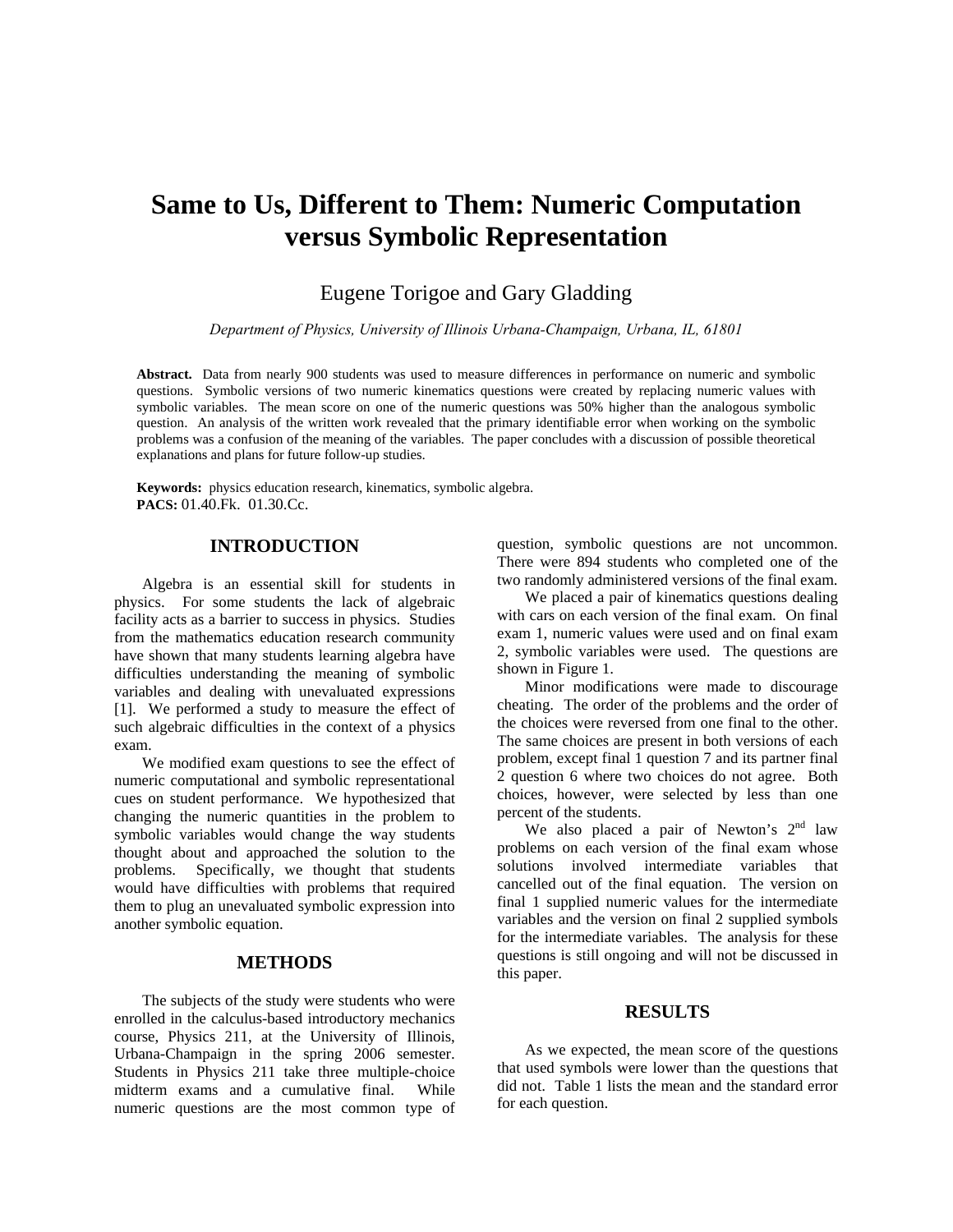

**FIGURE 1.** Questions placed on the final exam. Popularity of each choice is shown in parentheses and the correct choice is in bold.

**TABLE 1.** Exam Question Mean and Standard Error

|                | <b>Final 1</b><br>(Numeric,<br>$N=453$ | Final 2<br>(Symbolic,<br>$N=441$ |
|----------------|----------------------------------------|----------------------------------|
| "Bank robber"  | $85.0\% \pm 1.7\%$                     | $57.4\% \pm 2.4\%$               |
| "A car can go" | $94.5\% \pm 1.1\%$                     | $44.7\% \pm 2.4\%$               |

To test the equivalence of the groups we compared the mean midterm exam grade for each group. The mean midterm exam grade and standard error for the students who were given final exam 1 was  $72.2\%$   $\pm$ 0.6%; for the students who were given final exam 2 the mean midterm exam grade and standard error was  $71.9\% \pm 0.6\%$ . According to this measure the two groups are virtually indistinguishable.

#### **Analysis of Written Work**

At the conclusion of the exam, all students were required to turn in all exam materials. The exam packets were collected to keep the exam secure for future use and to resolve student concerns, but were not graded. Students, therefore, were not required to show any work in these packets.

We coded a sample of student written work (89 students). Table 2 demonstrates that the mean score for each of the questions for our sample was consistent with that of the overall population. The coding scheme developed and the numbers of students making each error are shown in Table 3 and Table 4.

**TABLE 2.** Exam Question Mean and Standard Error for the Sample of 89 Students.

|                | Final 1<br>(Numeric,<br>$N=43$ | Final 2<br>(Symbolic,<br>$N=46$ |
|----------------|--------------------------------|---------------------------------|
| "Bank robber"  | $83.7\% \pm 5.6\%$             | $60.9\% \pm 7.2\%$              |
| "A car can go" | $93.0\% \pm 3.9\%$             | $37.0 \pm 7.1\%$                |

Even though the students were not graded based on their written solutions; a great majority of the exams from our sample showed work. In most cases it was clear what the student was doing, but there were some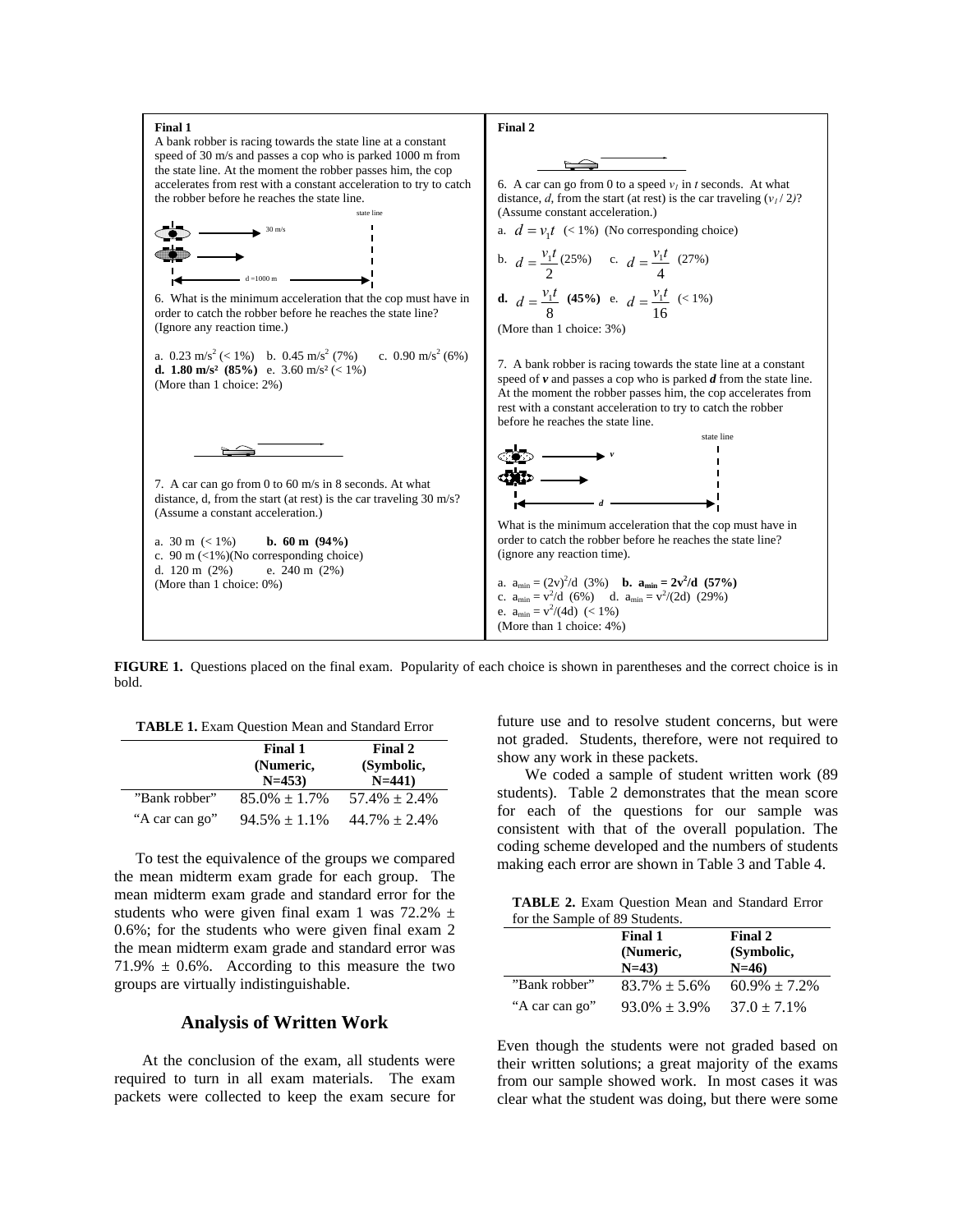| Final 2 Question 6 (A car can go) Codes                                                                                                                                                                                                                                             | <b>Number of Students</b> |
|-------------------------------------------------------------------------------------------------------------------------------------------------------------------------------------------------------------------------------------------------------------------------------------|---------------------------|
| Correct                                                                                                                                                                                                                                                                             | 17                        |
| Using $v_1/2$ = at and $(v_1/2)^2$ = 2ad. Here t is misunderstood to mean the time it takes for the car to reach a<br>speed $v_1/2$ . They get the incorrect result $d = v_1 t/4$ .                                                                                                 | 4                         |
| Using $v_1$ = at and $d = (1/2)at^2$ . Here t in the second equation in misinterpreted and they are actually finding<br>the distance when the car reaches a speed $v_1$ rather than the distance when it reaches a speed $v_1/2$ . They get<br>the incorrect result $d = v_1 t/2$ . |                           |
| Using $v_1/2$ = at and $d = (1/2)at^2$ . Here t in both equations is misinterpreted. See errors 1 and 2. They get<br>the incorrect result $d = v_1 t/4$ .                                                                                                                           |                           |
| Use $(v_1/2)(t) = d$ or use $(v_1/2)(t/2) = d$ . They use the equations for constant velocity. In the first they also<br>misinterpret the meaning of the variable t. They get the choices $d = v_1t/2$ and $d = v_1t/4$ respectively.                                               |                           |
| An algebra error                                                                                                                                                                                                                                                                    | 3                         |
| Indeterminate                                                                                                                                                                                                                                                                       | 9                         |
| No work                                                                                                                                                                                                                                                                             | 3                         |
| Other                                                                                                                                                                                                                                                                               | C                         |

**TABLE 3. Coding of student work for the "A car can go" problem** 

**TABLE 4. Coding of student work for the "Bank robber" problem** 

| There is count of station work for the Dann rosser prosiem                                                                                                                                                                         |                           |  |  |
|------------------------------------------------------------------------------------------------------------------------------------------------------------------------------------------------------------------------------------|---------------------------|--|--|
| <b>Final 2 Ouestion 7 (Bank robber) Codes</b>                                                                                                                                                                                      | <b>Number of Students</b> |  |  |
| Correct                                                                                                                                                                                                                            | 28                        |  |  |
| Using $v^2 = 2ad$ . Here the v is used as if it were the cop's final velocity when he reaches the bank robber,<br>but in the statement of the problem it is actually the bank robber's speed. They get the choice $a = v^2/(2d)$ . |                           |  |  |
| Using $t = d/v$ and $v = at$ . The v in the second equation is used as if the cop's final velocity is the velocity of<br>the bank robber. They get the choice $a = v^2/d$ .                                                        |                           |  |  |
| An algebra error                                                                                                                                                                                                                   |                           |  |  |
| Indeterminate                                                                                                                                                                                                                      |                           |  |  |
| No work                                                                                                                                                                                                                            |                           |  |  |
| Other                                                                                                                                                                                                                              |                           |  |  |

cases in which the student's method was indeterminate. We also found that the main difficulty was not related to their inability to combine symbolic equations. The main difficulty seemed to be that when working symbolically the students often confused the meaning of the variables. They would confuse the meaning of the variable "t" in the "A car can go" problem and the meaning of the variable "v" in the "bank robber" problem.

# **DISCUSSION**

Even though no one student received both the numeric and symbolic version of a particular question, the data suggests that 30% to 50% of the students would be able to solve a numeric version correctly but not an analogous symbolic problem. Even though we hypothesized that the students would have difficulty combining multiple symbolic equations, no evidence was found to support this hypothesis. Instead many students successfully combined symbolic equations, but did so with variable confusions.

The fact that the mean score on the  $2<sup>nd</sup>$  question was higher than the  $1<sup>st</sup>$  question on each final could be an indication of an effect due to the order of the questions. But because we find that the mean score on the symbolic versions are the lower than the numeric versions across exams, the order effect is small compared to the numeric/symbolic effect.

From an expert perspective the solutions to the numeric and symbolic questions are identical. The

 symbolic questions than the total number of students types of errors made, however, make it clear that the questions are not identical to the students. In the sample of written work we analyzed there were more students who made variable confusion errors on the who incorrectly answered the numeric questions.

# **Written Work and Theoretical Descriptions**

The analysis of the students' written work on the symbolic version of the "bank robber" problem showed that 11/18 of the students who marked an incorrect choice also used the equation  $v^2 = 2ad$ . This error appears to be a matching of the variable "*v*" given in the problem with the "*vf*" in the general equation " $v_f^2 = v_o^2 + 2a\Delta x$ " on the equation sheet. When they make this error they are confusing the velocity of the bank robber with the final velocity of the police officer. This may be especially attractive to students because this solution only requires a single equation in order to obtain one of the choices while the correct solution requires two equations coupled by the time.

The resources framework proposed by David Hammer and colleagues [2] seems to describe certain aspects of our data. The resources framework posits knowledge pieces whose activation depends on the way the situation/task is framed. The framing determines what resources are activated and the types